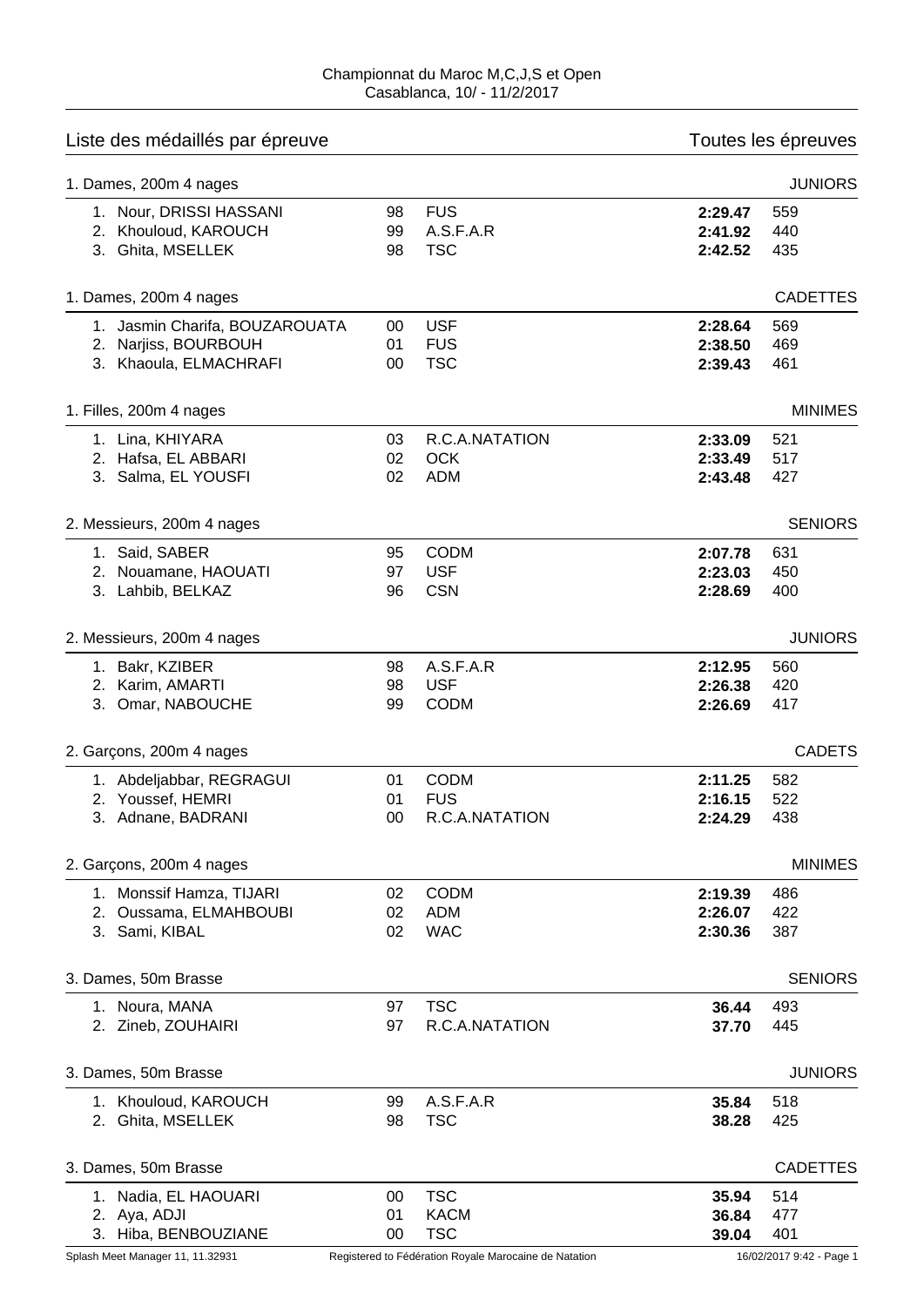| 3. Filles, 50m Brasse           |        |                |         | <b>MINIMES</b>  |
|---------------------------------|--------|----------------|---------|-----------------|
| 1. Hiba, LAKNIT                 | 02     | <b>CODM</b>    | 35.19   | 548             |
| 2. Oumayma, ETTALBI             | 03     | <b>CODM</b>    | 37.00   | 471             |
| 3. Salma, YOUSRI                | 02     | <b>CNCS</b>    | 38.28   | 425             |
| 4. Messieurs, 50m Brasse        |        |                |         | <b>SENIORS</b>  |
| 1. Ahmed Reda, ENNAIM           | 96     | <b>CODM</b>    | 29.31   | 639             |
| 2. Amine, FAWZI                 | 86     | <b>FUS</b>     | 29.53   | 625             |
| 3. Badreddine, FAWZI            | 91     | <b>USCM</b>    | 30.71   | 555             |
| 4. Messieurs, 50m Brasse        |        |                |         | <b>JUNIORS</b>  |
| 1. Abdelkrim, ESSABIHI EDDAFALI | 99     | <b>ADM</b>     | 29.73   | 612             |
| 2. Mehdi, AYOUBI                | 98     | <b>CODM</b>    | 30.71   | 555             |
| 2. Yahya, SOULHI                | 98     | <b>ADM</b>     | 30.71   | 555             |
| 4. Garçons, 50m Brasse          |        |                |         | <b>CADETS</b>   |
| 1. Ahmed Yassine, FLIYOU        | 01     | R.C.A.NATATION | 30.38   | 574             |
| 2. Mohamed Yassine, BOUKHARI    | 01     | <b>CODM</b>    | 31.07   | 536             |
| 3. Mohamed Saad, EL HADI        | $00\,$ | <b>USCM</b>    | 31.98   | 492             |
| 4. Garçons, 50m Brasse          |        |                |         | <b>MINIMES</b>  |
| 1. Mohamed Taha, MALKI          | 03     | <b>USCM</b>    | 33.56   | 425             |
| 2. Azzedine, EL BADRE           | 03     | <b>CSE</b>     | 34.55   | 390             |
| 3. Walid, DEQQAOUI              | 03     | <b>USF</b>     | 34.80   | 381             |
| 3. Omar Ahmed, ZOUITEN          | 02     | <b>MAS</b>     | 34.80   | 381             |
| 5. Dames, 400m Libre            |        |                |         | <b>SENIORS</b>  |
| 1. Noura, MANA                  | 97     | <b>TSC</b>     | 4:47.32 | 543             |
| 5. Dames, 400m Libre            |        |                |         | <b>JUNIORS</b>  |
| 1. Fadwa, FIDADI                | 99     | <b>KACM</b>    | 4:52.44 | 515             |
| 2. Salma, SARHANE               | 99     | R.C.A.NATATION | 5:12.35 | 423             |
| 3. Aida, DIOURI                 | 99     | <b>CSN</b>     | 5:13.12 | 420             |
| 5. Dames, 400m Libre            |        |                |         | <b>CADETTES</b> |
| 1. Doha, FAHSI                  | 01     | <b>OCK</b>     | 4:41.09 | 580             |
| 2. Hajar, RACHDI                | 00     | <b>TSC</b>     | 4:47.32 | 543             |
| 3. Atar, IDRISSI                | 01     | <b>USCM</b>    | 4:48.03 | 539             |
| 5. Filles, 400m Libre           |        |                |         | <b>MINIMES</b>  |
| 1. Lina, KHIYARA                | 03     | R.C.A.NATATION | 4:36.78 | 608             |
| 2. Kenza, ZERAIDI               | 02     | <b>CODM</b>    | 4:41.66 | 577             |
| 3. Taghrid, DAHBANI             | 03     | R.C.A.NATATION | 4:52.93 | 513             |
| 6. Messieurs, 400m Libre        |        |                |         | <b>SENIORS</b>  |
| 1. Said, SABER                  | 95     | <b>CODM</b>    | 4:05.81 | 643             |
| 2. Hatim, LAFKIHI               | 95     | <b>TSC</b>     | 4:28.72 | 492             |
| 3. Elmehdi, HANINE              | 93     | R.C.A.NATATION | 4:33.24 | 468             |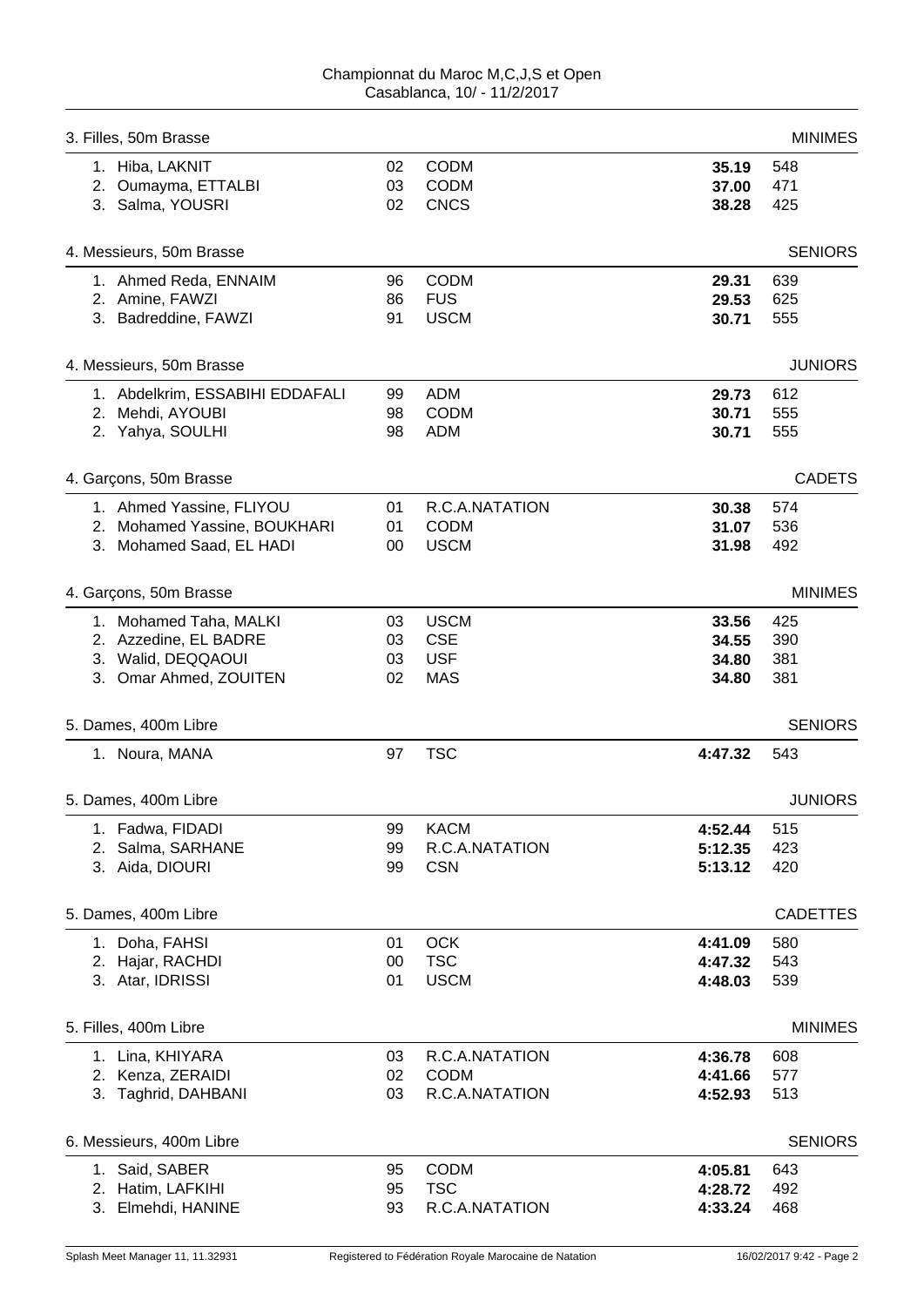| 6. Messieurs, 400m Libre     |    |                |         | <b>JUNIORS</b>  |
|------------------------------|----|----------------|---------|-----------------|
| 1. Mohamed, OUAHMID          | 98 | <b>ADM</b>     | 4:24.59 | 516             |
| 2. Ibrahim, AMARHOUS         | 99 | <b>TSC</b>     | 4:25.89 | 508             |
| 3. Ismail, LAHRICHI          | 99 | R.C.A.NATATION | 4:30.97 | 480             |
| 6. Garçons, 400m Libre       |    |                |         | <b>CADETS</b>   |
| 1. Ali, HEMRI                | 01 | <b>FUS</b>     | 4:10.99 | 604             |
| 2. Youssef, HEMRI            | 01 | <b>FUS</b>     | 4:11.22 | 603             |
| 3. Achraf, OUACHIKH          | 01 | <b>FUS</b>     | 4:19.92 | 544             |
| 6. Garçons, 400m Libre       |    |                |         | <b>MINIMES</b>  |
| 1. Adam, ZIANE               | 02 | <b>CNCS</b>    | 4:35.66 | 456             |
| 2. Ayman, EL MACHRAFI        | 02 | <b>USCM</b>    | 4:37.80 | 446             |
| 3. Mohamed Yassine, BENSALAH | 02 | <b>FUS</b>     | 4:38.05 | 444             |
| 7. Dames, 200m Dos           |    |                |         | <b>JUNIORS</b>  |
| 1. Nour, DRISSI HASSANI      | 98 | <b>FUS</b>     | 2:29.09 | 521             |
| 2. Aida, DIOURI              | 99 | <b>CSN</b>     | 2:42.58 | 402             |
| 7. Dames, 200m Dos           |    |                |         | <b>CADETTES</b> |
| 1. Hiba, FAHSI               | 01 | <b>OCK</b>     | 2:22.19 | 601             |
| 2. Nisrine, BOURBOUH         | 01 | <b>FUS</b>     | 2:36.58 | 450             |
| 3. Omnia, OUFRID             | 01 | <b>CODM</b>    | 2:37.27 | 444             |
| 3. Kenza, MSELLEK            | 00 | <b>TSC</b>     | 2:37.27 | 444             |
| 7. Filles, 200m Dos          |    |                |         | <b>MINIMES</b>  |
| 1. Kenza, ZERAIDI            | 02 | <b>CODM</b>    | 2:31.02 | 502             |
| 2. Hafsa, EL ABBARI          | 02 | OCK            | 2:33.45 | 478             |
| 3. Mariam, SELLAFI           | 02 | OCK            | 2:38.28 | 436             |
| 8. Messieurs, 200m Dos       |    |                |         | <b>SENIORS</b>  |
| 1. Driss, LAHRICHI           | 97 | <b>CODM</b>    | 1:59.98 | 691 NRM         |
| 2. Khalil, BOULAAMANE        | 95 | <b>FUS</b>     | 2:19.90 | 436             |
| 3. Ali, EL MANDOUR           | 97 | <b>FUS</b>     | 2:28.89 | 361             |
| 8. Messieurs, 200m Dos       |    |                |         | <b>JUNIORS</b>  |
| 1. Ismail, LAHRICHI          | 99 | R.C.A.NATATION | 2:21.00 | 426             |
| 2. Karim, AMARTI             | 98 | <b>USF</b>     | 2:23.25 | 406             |
| 3. Omar, NABOUCHE            | 99 | <b>CODM</b>    | 2:26.51 | 379             |
| 8. Garçons, 200m Dos         |    |                |         | <b>CADETS</b>   |
| 1. Abdeljabbar, REGRAGUI     | 01 | <b>CODM</b>    | 2:10.54 | 537             |
| 2. Mohamed Yassine, BOUKHARI | 01 | <b>CODM</b>    | 2:21.25 | 423             |
| 3. Ali, MSOUGAR              | 01 | <b>ASS</b>     | 2:21.52 | 421             |
| 8. Garçons, 200m Dos         |    |                |         | <b>MINIMES</b>  |
| 1. Yahya, MOUHIB             | 02 | <b>OCK</b>     | 2:29.56 | 357             |
| 2. Idriss, AZHAR             | 03 | R.C.A.NATATION | 2:30.97 | 347             |
| 3. Omar Ahmed, ZOUITEN       | 02 | <b>MAS</b>     | 2:31.02 | 346             |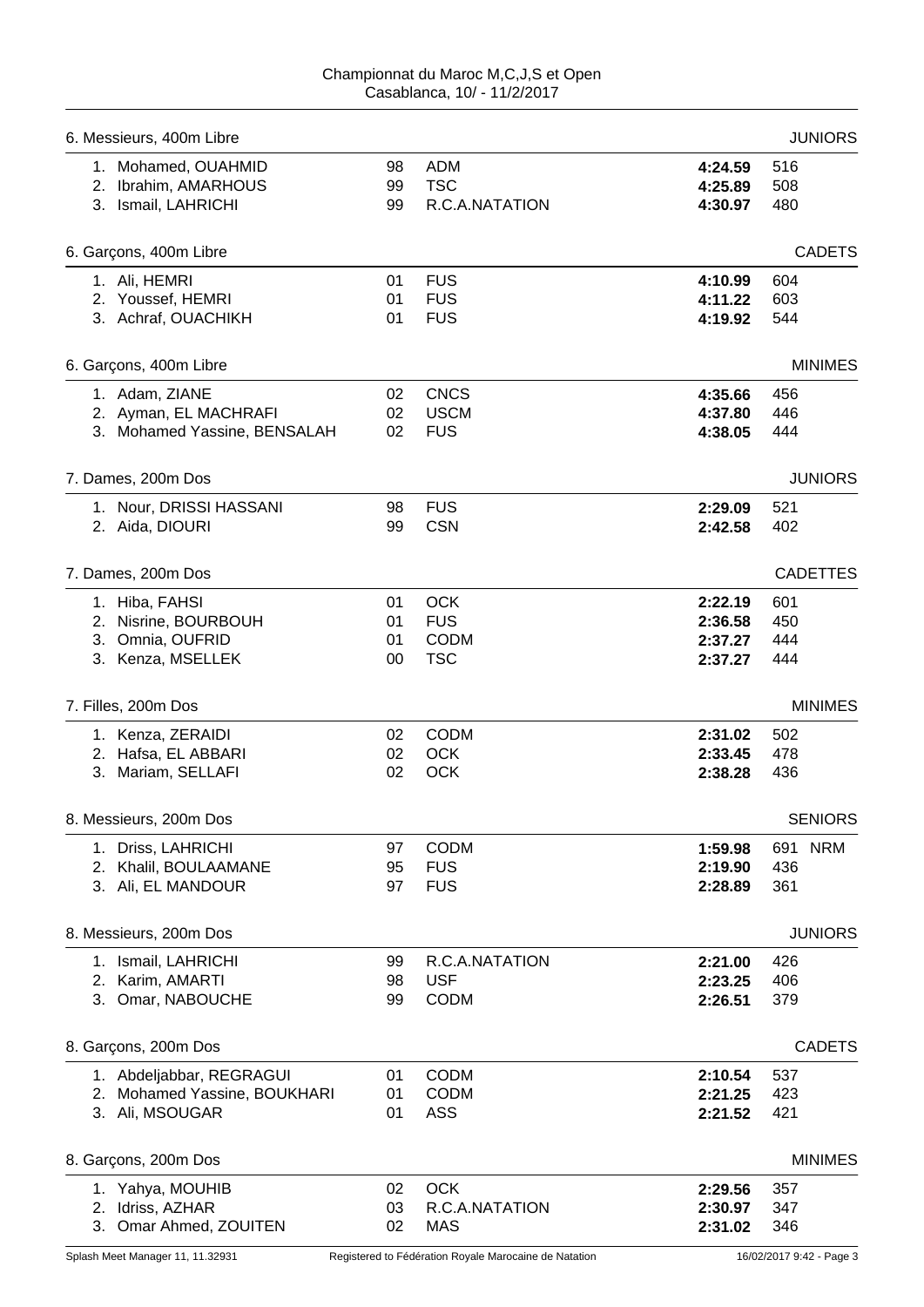|        |                                  |                                                                                          | <b>JUNIORS</b>                                      |
|--------|----------------------------------|------------------------------------------------------------------------------------------|-----------------------------------------------------|
| 99     | <b>KACM</b>                      | 1:08.93                                                                                  | 509                                                 |
| 99     | R.C.A.NATATION                   | 1:15.85                                                                                  | 382                                                 |
|        |                                  |                                                                                          | <b>CADETTES</b>                                     |
| $00\,$ | <b>USF</b>                       | 1:07.82                                                                                  | 534                                                 |
|        |                                  | 1:08.26                                                                                  | 524                                                 |
|        |                                  | 1:08.72                                                                                  | 514                                                 |
|        |                                  |                                                                                          | <b>MINIMES</b>                                      |
| 02     | CODM                             | 1:09.65                                                                                  | 493                                                 |
| 03     | R.C.A.NATATION                   | 1:10.63                                                                                  | 473                                                 |
| 02     | <b>USF</b>                       | 1:11.62                                                                                  | 454                                                 |
|        |                                  |                                                                                          | <b>SENIORS</b>                                      |
| 96     | <b>FUS</b>                       | 1:01.10                                                                                  | 499                                                 |
|        |                                  |                                                                                          | <b>JUNIORS</b>                                      |
| 98     | <b>CODM</b>                      | 54.95                                                                                    | 686 NRM                                             |
| 99     | R.C.A.NATATION                   | 58.56                                                                                    | 567                                                 |
| 99     | <b>USF</b>                       | 59.18                                                                                    | 549                                                 |
|        |                                  |                                                                                          | <b>CADETS</b>                                       |
| $00\,$ | <b>CODM</b>                      | 1:00.60                                                                                  | 512                                                 |
| 01     | <b>FUS</b>                       | 1:01.77                                                                                  | 483                                                 |
| 00     | <b>ASS</b>                       | 1:04.52                                                                                  | 424                                                 |
|        |                                  |                                                                                          | <b>MINIMES</b>                                      |
| 02     | <b>CODM</b>                      |                                                                                          | 493                                                 |
| 02     | <b>ADM</b>                       | 1:03.56                                                                                  | 443                                                 |
| 02     | <b>FUS</b>                       | 1:04.55                                                                                  | 423                                                 |
|        |                                  |                                                                                          | <b>SENIORS</b>                                      |
| 97     | <b>TSC</b>                       | 58.84                                                                                    | 651                                                 |
|        |                                  |                                                                                          | <b>JUNIORS</b>                                      |
| 98     | <b>FUS</b>                       | 1:01.56                                                                                  | 568                                                 |
|        |                                  |                                                                                          | <b>CADETTES</b>                                     |
|        |                                  |                                                                                          |                                                     |
|        |                                  |                                                                                          | 592<br>583                                          |
|        |                                  |                                                                                          | 575                                                 |
|        |                                  |                                                                                          |                                                     |
|        |                                  |                                                                                          | <b>MINIMES</b>                                      |
| 03     | R.C.A.NATATION                   | 1:02.11                                                                                  | 553                                                 |
| 02     |                                  | 1:02.94                                                                                  | 532                                                 |
|        |                                  |                                                                                          | 521                                                 |
|        | 01<br>01<br>00<br>01<br>01<br>02 | <b>FUS</b><br><b>OCK</b><br><b>USF</b><br><b>OCK</b><br>OCK<br><b>OCK</b><br><b>CODM</b> | 1:01.36<br>1:00.73<br>1:01.03<br>1:01.34<br>1:03.38 |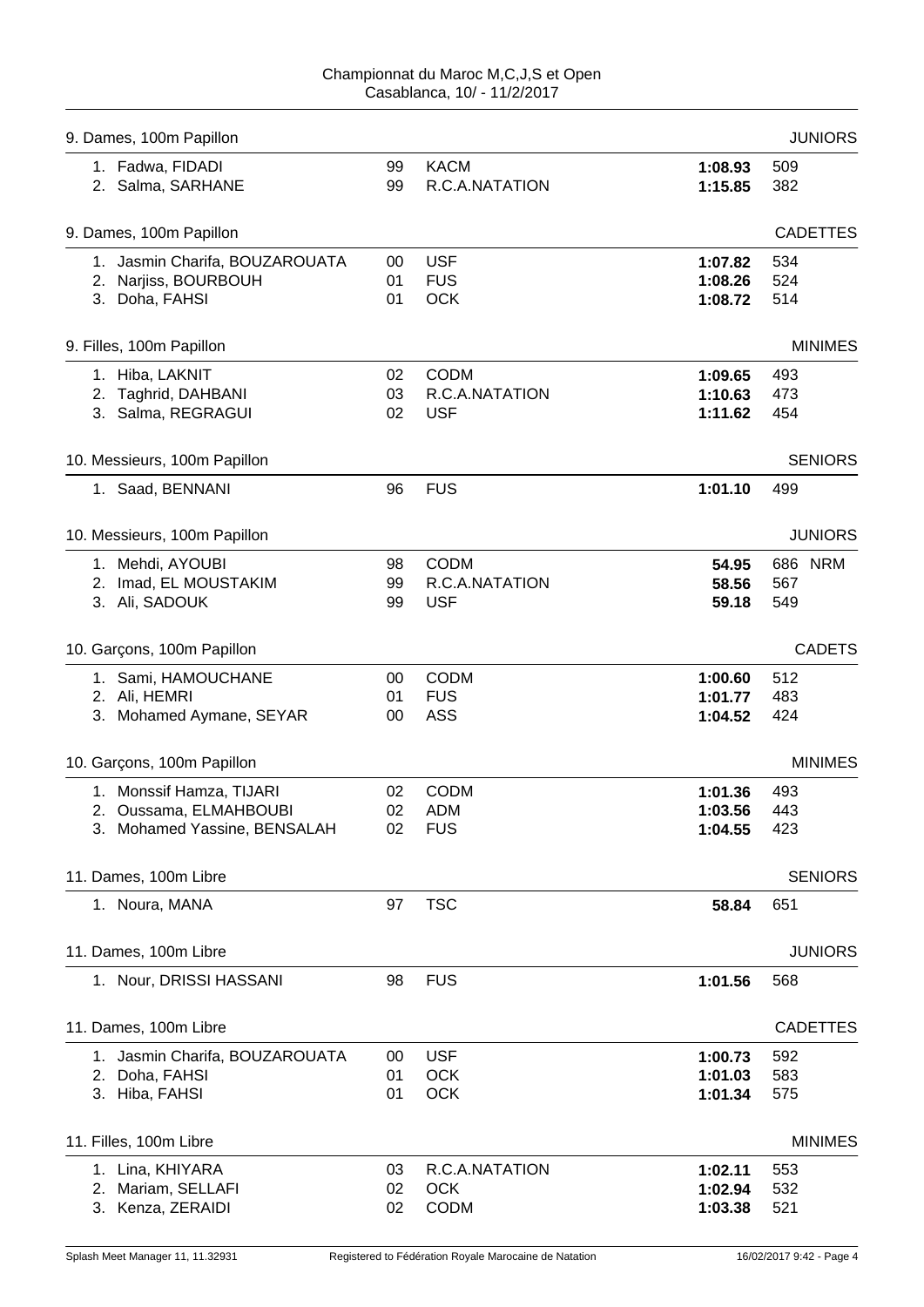| 12. Messieurs, 100m Libre                                      |                |                                         |                         | <b>SENIORS</b>    |
|----------------------------------------------------------------|----------------|-----------------------------------------|-------------------------|-------------------|
| 1. Souhail, HAMOUCHANE<br>2. Amine, KOUAME<br>3. Saad, BENNANI | 97<br>86<br>96 | <b>CODM</b><br><b>USF</b><br><b>FUS</b> | 50.62<br>51.03<br>54.22 | 699<br>683<br>569 |
|                                                                |                |                                         |                         |                   |
| 12. Messieurs, 100m Libre                                      |                |                                         |                         | <b>JUNIORS</b>    |
| 1. Mehdi, AYOUBI                                               | 98             | <b>CODM</b>                             | 49.69                   | 739               |
| 2. Ismail, LAHRICHI                                            | 99             | R.C.A.NATATION                          | 54.18                   | 570               |
| 3. Mohamed, OUAHMID                                            | 98             | <b>ADM</b>                              | 54.71                   | 554               |
| 12. Garçons, 100m Libre                                        |                |                                         |                         | <b>CADETS</b>     |
| 1. Ali, HEMRI                                                  | 01             | <b>FUS</b>                              | 53.63                   | 588               |
| 2. Mohamed Yassine, BOUKHARI                                   | 01             | <b>CODM</b>                             | 54.88                   | 549               |
| 3. Sami, HAMOUCHANE                                            | 00             | <b>CODM</b>                             | 55.95                   | 518               |
| 12. Garçons, 100m Libre                                        |                |                                         |                         | <b>MINIMES</b>    |
| 1. Monssif Hamza, TIJARI                                       | 02             | <b>CODM</b>                             | 56.05                   | 515               |
| 2. Yassine, EL OMARI                                           | 02             | <b>ACK</b>                              | 57.78                   | 470               |
| 3. Adam, ZIANE                                                 | 02             | <b>CNCS</b>                             | 57.98                   | 465               |
| 13. Dames, 200m Brasse                                         |                |                                         |                         | <b>JUNIORS</b>    |
| 1. Khouloud, KAROUCH                                           | 99             | A.S.F.A.R                               | 2:54.44                 | 459               |
| 2. Ghita, MSELLEK                                              | 98             | <b>TSC</b>                              | 3:02.77                 | 399               |
| 13. Dames, 200m Brasse                                         |                |                                         |                         | <b>CADETTES</b>   |
| 1. Jasmin Charifa, BOUZAROUATA                                 | 00             | <b>USF</b>                              | 2:52.34                 | 476               |
| 2. Mariam, LAMGHARI                                            | 00             | <b>OCK</b>                              | 2:57.05                 | 439               |
| 3. Nadia, EL HAOUARI                                           | 00             | <b>TSC</b>                              | 2:58.76                 | 426               |
| 13. Filles, 200m Brasse                                        |                |                                         |                         | <b>MINIMES</b>    |
| Hiba, LAKNIT<br>1.                                             | 02             | CODM                                    | 2:43.94                 | 553               |
| 2. Yasmine, NADIR                                              | 03             | <b>FUS</b>                              | 3:04.38                 | 388               |
| 3. Salma, EL YOUSFI                                            | 02             | <b>ADM</b>                              | 3:06.22                 | 377               |
| 14. Messieurs, 200m Brasse                                     |                |                                         |                         | <b>SENIORS</b>    |
| 1. Ahmed Reda, ENNAIM                                          | 96             | <b>CODM</b>                             | 2:20.70                 | 630               |
| 2. Khalil, BOULAAMANE                                          | 95             | <b>FUS</b>                              | 2:23.17                 | 598               |
| 3. Badreddine, FAWZI                                           | 91             | <b>USCM</b>                             | 2:41.89                 | 414               |
| 14. Messieurs, 200m Brasse                                     |                |                                         |                         | <b>JUNIORS</b>    |
| 1. Bakr, KZIBER                                                | 98             | A.S.F.A.R                               | 2:23.16                 | 598               |
| 2. Abdelkrim, ESSABIHI EDDAFALI                                | 99             | ADM                                     | 2:30.31                 | 517               |
| 3. Khalil, ISMAILI                                             | 98             | <b>CODM</b>                             | 2:32.97                 | 490               |
| 14. Garçons, 200m Brasse                                       |                |                                         |                         | <b>CADETS</b>     |
| 1. Abdeljabbar, REGRAGUI                                       | 01             | <b>CODM</b>                             | 2:29.27                 | 528               |
| 2. Ahmed Yassine, FLIYOU                                       | 01             | R.C.A.NATATION                          | 2:34.84                 | 473               |
| 3. Youssef, HEMRI                                              | 01             | <b>FUS</b>                              | 2:35.27                 | 469               |
|                                                                |                |                                         |                         |                   |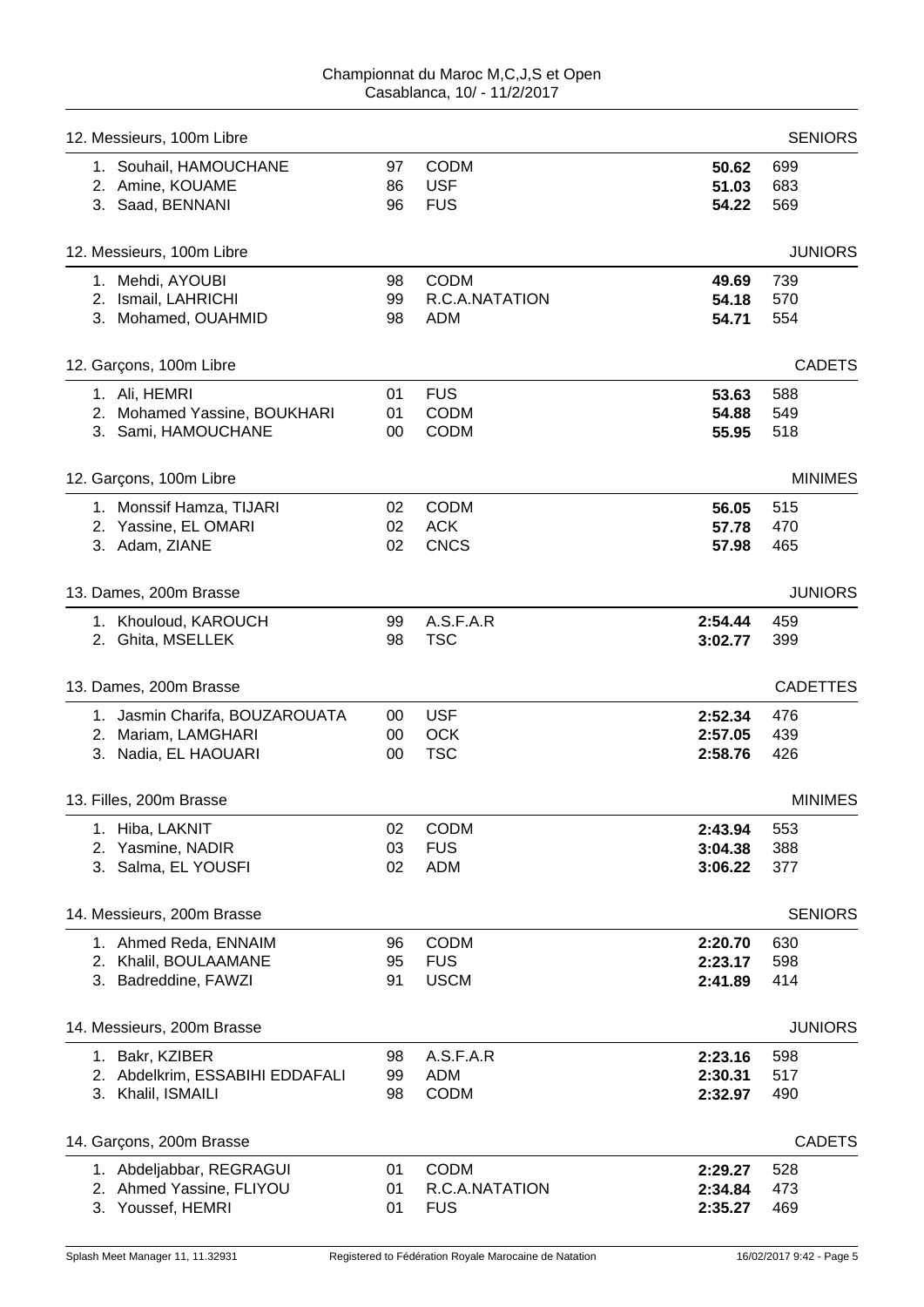| 14. Garçons, 200m Brasse    |    |                |          | <b>MINIMES</b>  |
|-----------------------------|----|----------------|----------|-----------------|
| 1. Ayman, EL MACHRAFI       | 02 | <b>USCM</b>    | 2:33.53  | 485             |
| 2. Sami, KIBAL              | 02 | <b>WAC</b>     | 2:49.28  | 362             |
| 3. Azzedine, EL BADRE       | 03 | <b>CSE</b>     | 2:49.56  | 360             |
| 15. Dames, 50m Papillon     |    |                |          | <b>JUNIORS</b>  |
| 1. Fadwa, FIDADI            | 99 | <b>KACM</b>    | 30.50    | 510             |
| 2. Nour, DRISSI HASSANI     | 98 | <b>FUS</b>     | 31.42    | 467             |
| 3. Khouloud, KAROUCH        | 99 | A.S.F.A.R      | 32.78    | 411             |
| 15. Dames, 50m Papillon     |    |                |          | <b>CADETTES</b> |
| 1. Narjiss, BOURBOUH        | 01 | <b>FUS</b>     | 30.38    | 516             |
| 2. Hiba, RMILI              | 00 | <b>TSC</b>     | 30.66    | 502             |
| 2. Doha, FAHSI              | 01 | <b>OCK</b>     | 30.66    | 502             |
| 15. Filles, 50m Papillon    |    |                |          | <b>MINIMES</b>  |
| 1. Taghrid, DAHBANI         | 03 | R.C.A.NATATION | 30.59    | 506             |
| 2. Hiba, LAKNIT             | 02 | <b>CODM</b>    | 30.98    | 487             |
| 3. Hafsa, EL ABBARI         | 02 | <b>OCK</b>     | 31.10    | 481             |
| 16. Messieurs, 50m Papillon |    |                |          | <b>SENIORS</b>  |
| 1. Souhail, HAMOUCHANE      | 97 | <b>CODM</b>    | 25.80    | 603             |
| 2. Said, SABER              | 95 | <b>CODM</b>    | 25.82    | 601             |
| 3. Ayman, HARRATH           | 97 | R.C.A.NATATION | 26.22    | 574             |
| 16. Messieurs, 50m Papillon |    |                |          | <b>JUNIORS</b>  |
| 1. Mehdi, AYOUBI            | 98 | <b>CODM</b>    | 24.57    | 698 NRN         |
| 2. Imad, EL MOUSTAKIM       | 99 | R.C.A.NATATION | 25.82    | 601             |
| 3. Ali, SADOUK              | 99 | <b>USF</b>     | 26.23    | 574             |
| 16. Garçons, 50m Papillon   |    |                |          | <b>CADETS</b>   |
| 1. Sami, HAMOUCHANE         | 00 | <b>CODM</b>    | 26.44    | 560             |
| 2. Abdeljabbar, REGRAGUI    | 01 | <b>CODM</b>    | 26.81    | 537             |
| 3. Ali, HEMRI               | 01 | <b>FUS</b>     | 27.43    | 501             |
| 16. Garçons, 50m Papillon   |    |                |          | <b>MINIMES</b>  |
| 1. Monssif Hamza, TIJARI    | 02 | <b>CODM</b>    | 28.36    | 454             |
| 2. Oussama, ELMAHBOUBI      | 02 | <b>ADM</b>     | 29.54    | 401             |
| 2. Mohamed Taha, MALKI      | 03 | <b>USCM</b>    | 29.54    | 401             |
| 17. Dames, 800m Libre       |    |                |          | <b>SENIORS</b>  |
| 1. Noura, MANA              | 97 | <b>TSC</b>     | 10:11.58 | 481             |
| 17. Dames, 800m Libre       |    |                |          | <b>JUNIORS</b>  |
| 1. Fadwa, FIDADI            | 99 | <b>KACM</b>    | 10:04.23 | 499             |
|                             |    |                |          |                 |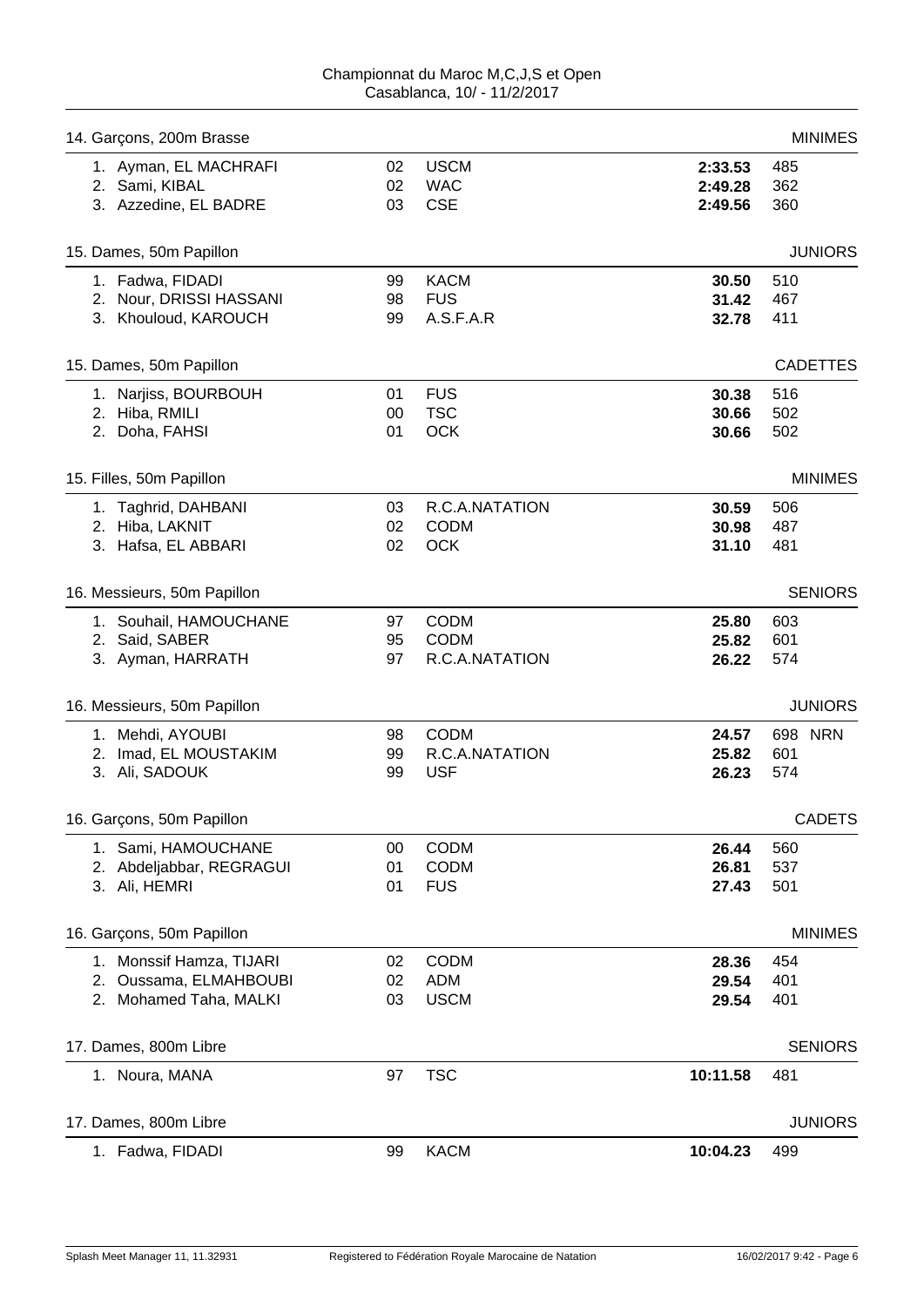| <b>MINIMES</b>  |
|-----------------|
|                 |
|                 |
|                 |
| <b>JUNIORS</b>  |
|                 |
|                 |
|                 |
| <b>SENIORS</b>  |
|                 |
|                 |
|                 |
|                 |
| <b>JUNIORS</b>  |
|                 |
|                 |
|                 |
| <b>CADETS</b>   |
|                 |
|                 |
|                 |
| <b>MINIMES</b>  |
|                 |
|                 |
|                 |
| <b>SENIORS</b>  |
|                 |
|                 |
| <b>JUNIORS</b>  |
|                 |
| <b>CADETTES</b> |
|                 |
|                 |
|                 |
|                 |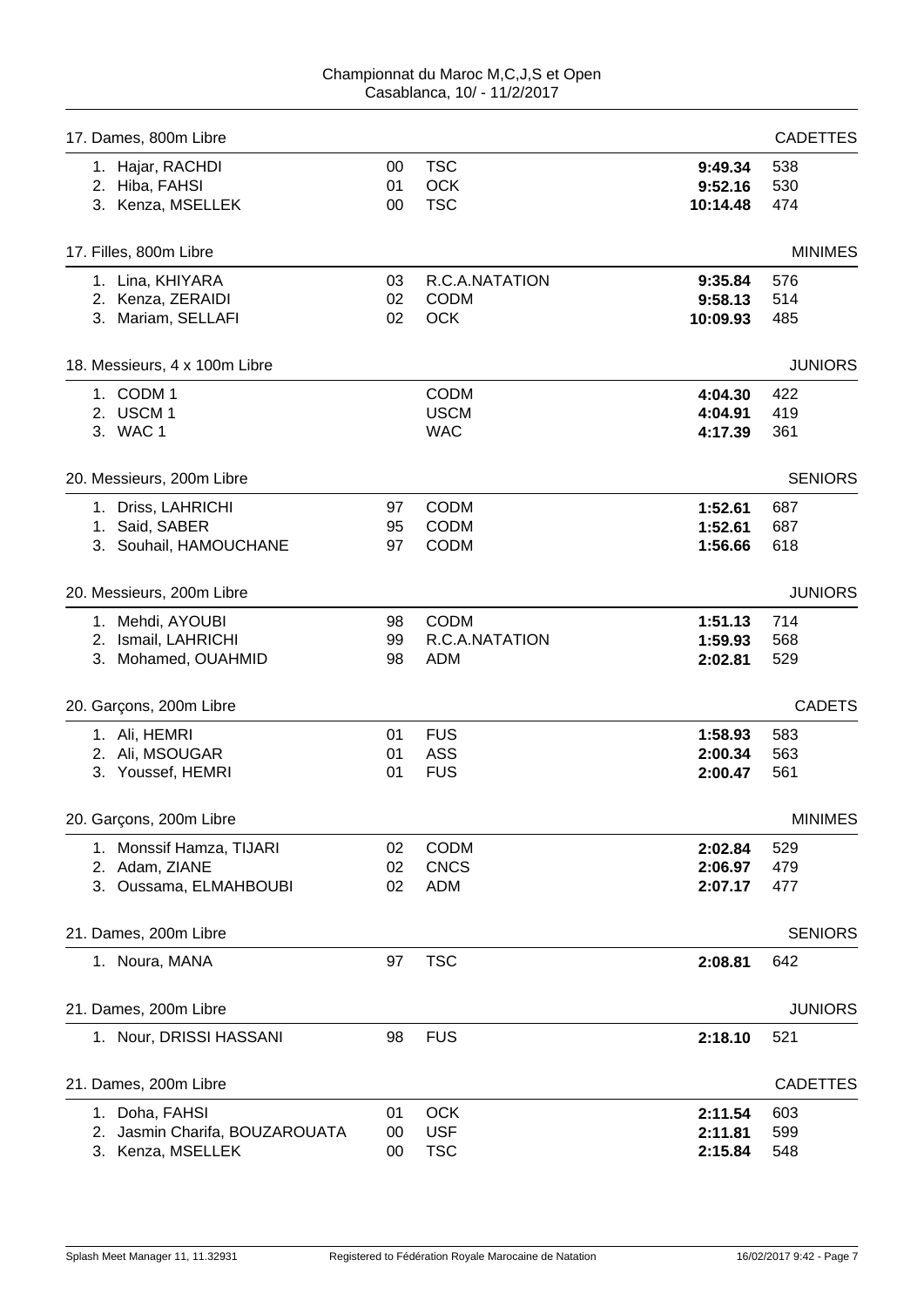| 21. Filles, 200m Libre          |    |                |         | <b>MINIMES</b>  |
|---------------------------------|----|----------------|---------|-----------------|
| 1. Lina, KHIYARA                | 03 | R.C.A.NATATION | 2:12.07 | 596             |
| 2. Mariam, SELLAFI              | 02 | <b>OCK</b>     | 2:16.28 | 542             |
| 3. Kenza, ZERAIDI               | 02 | <b>CODM</b>    | 2:16.80 | 536             |
| 22. Messieurs, 100m Brasse      |    |                |         | <b>SENIORS</b>  |
| 1. Ahmed Reda, ENNAIM           | 96 | <b>CODM</b>    | 1:04.77 | 632             |
| 1. Amine, FAWZI                 | 86 | <b>FUS</b>     | 1:04.77 | 632             |
| 3. Karim, MOUCHARIQ             | 88 | <b>COM</b>     | 1:15.66 | 397             |
| 22. Messieurs, 100m Brasse      |    |                |         | <b>JUNIORS</b>  |
| 1. Abdelkrim, ESSABIHI EDDAFALI | 99 | <b>ADM</b>     | 1:05.57 | 610             |
| 2. Bakr, KZIBER                 | 98 | A.S.F.A.R      | 1:06.59 | 582             |
| 3. Khalil, ISMAILI              | 98 | <b>CODM</b>    | 1:08.25 | 540             |
| 22. Garçons, 100m Brasse        |    |                |         | <b>CADETS</b>   |
| 1. Ahmed Yassine, FLIYOU        | 01 | R.C.A.NATATION | 1:07.91 | 549             |
| 2. Ahmed, BENNANI               | 01 | <b>FUS</b>     | 1:11.41 | 472             |
| 3. Mohamed Yassine, BOUKHARI    | 01 | <b>CODM</b>    | 1:11.97 | 461             |
| 22. Garçons, 100m Brasse        |    |                |         | <b>MINIMES</b>  |
| 1. Mohamed Taha, MALKI          | 03 | <b>USCM</b>    | 1:14.59 | 414             |
| 2. Azzedine, EL BADRE           | 03 | <b>CSE</b>     | 1:14.85 | 410             |
| 3. Ayman, EL MACHRAFI           | 02 | <b>USCM</b>    | 1:16.75 | 380             |
| 23. Dames, 100m Brasse          |    |                |         | <b>SENIORS</b>  |
| 1. Zineb, ZOUHAIRI              | 97 | R.C.A.NATATION | 1:24.91 | 396             |
| 23. Dames, 100m Brasse          |    |                |         | <b>JUNIORS</b>  |
| 1. Fadwa, FIDADI                | 99 | <b>KACM</b>    | 1:18.71 | 497             |
| 2. Khouloud, KAROUCH            | 99 | A.S.F.A.R      | 1:20.86 | 458             |
| 3. Ghita, MSELLEK               | 98 | <b>TSC</b>     | 1:23.34 | 418             |
| 23. Dames, 100m Brasse          |    |                |         | <b>CADETTES</b> |
| 1. Nadia, EL HAOUARI            | 00 | <b>TSC</b>     | 1:18.56 | 500             |
| 2. Mariam, LAMGHARI             | 00 | <b>OCK</b>     | 1:22.72 | 428             |
| 3. Aya, ADJI                    | 01 | <b>KACM</b>    | 1:23.88 | 410             |
| 23. Filles, 100m Brasse         |    |                |         | <b>MINIMES</b>  |
| 1. Hiba, LAKNIT                 | 02 | <b>CODM</b>    | 1:16.28 | 546             |
| 2. Oumayma, ETTALBI             | 03 | <b>CODM</b>    | 1:21.84 | 442             |
| 3. Salma, EL YOUSFI             | 02 | <b>ADM</b>     | 1:25.09 | 393             |
| 24. Messieurs, 50m Dos          |    |                |         | <b>SENIORS</b>  |
| 1. Driss, LAHRICHI              | 97 | <b>CODM</b>    | 25.50   | 697 NR          |
| 2. Ayman, HARRATH               | 97 | R.C.A.NATATION | 30.53   | 406             |
| 3. Hatim, LAFKIHI               | 95 | <b>TSC</b>     | 30.83   | 394             |
|                                 |    |                |         |                 |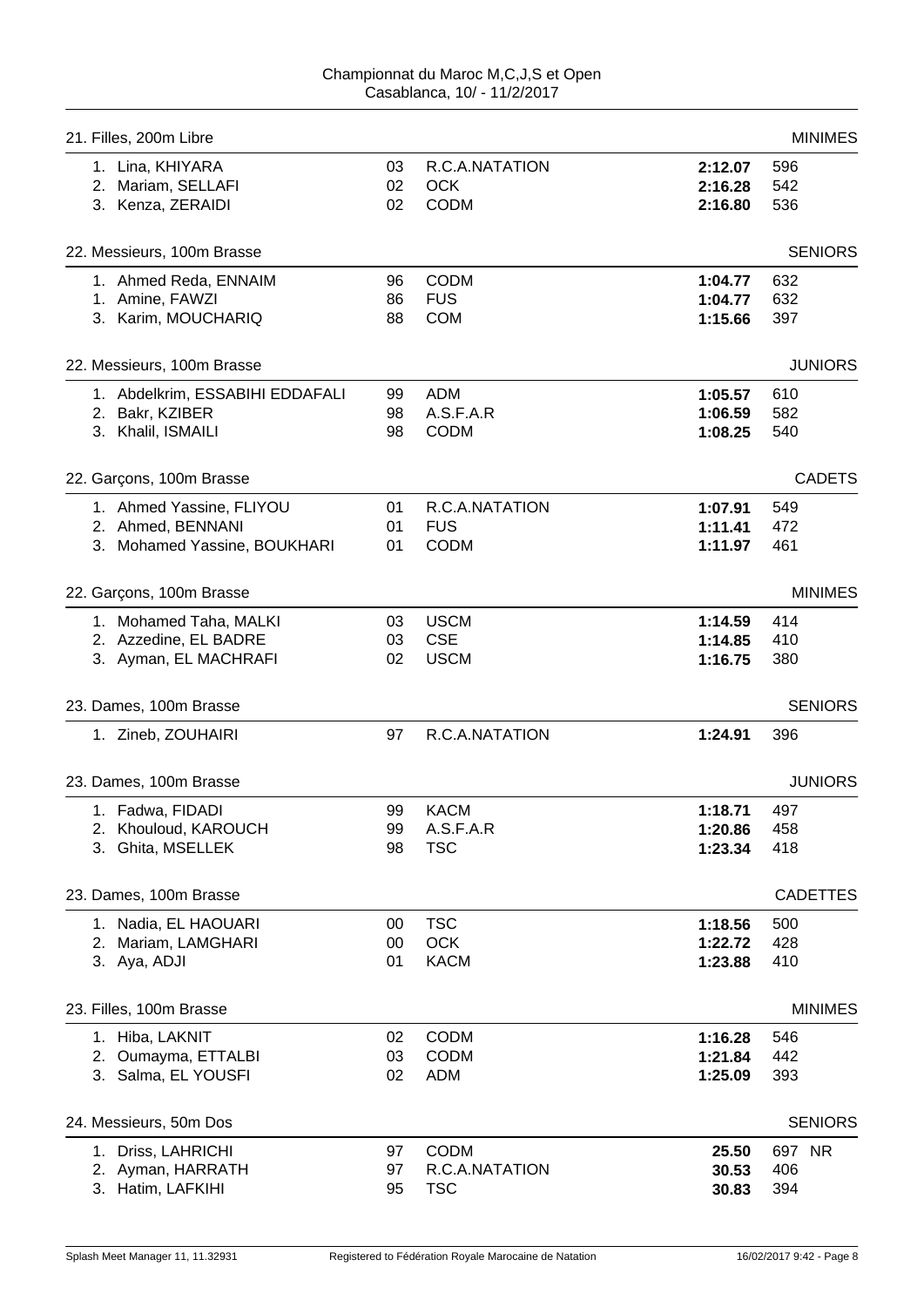| 24. Messieurs, 50m Dos       |        |                |         | <b>JUNIORS</b>  |
|------------------------------|--------|----------------|---------|-----------------|
| 1. Mehdi, AYOUBI             | 98     | <b>CODM</b>    | 26.31   | 634             |
| 2. Imad, EL MOUSTAKIM        | 99     | R.C.A.NATATION | 27.74   | 541             |
| 3. Yahya, SOULHI             | 98     | <b>ADM</b>     | 28.80   | 483             |
| 24. Garçons, 50m Dos         |        |                |         | <b>CADETS</b>   |
| 1. Abdeljabbar, REGRAGUI     | 01     | <b>CODM</b>    | 27.94   | 529             |
| 2. Mohamed Yassine, BOUKHARI | 01     | <b>CODM</b>    | 28.93   | 477             |
| 3. Ali, MSOUGAR              | 01     | <b>ASS</b>     | 29.44   | 452             |
| 24. Garçons, 50m Dos         |        |                |         | <b>MINIMES</b>  |
| 1. Abdelmoughit, MAMDOUH     | 02     | <b>WAC</b>     | 30.77   | 396             |
| 2. Omar Ahmed, ZOUITEN       | 02     | <b>MAS</b>     | 31.04   | 386             |
| 3. Ouissam, NAJIH            | 02     | <b>KACM</b>    | 31.75   | 361             |
| 25. Dames, 50m Dos           |        |                |         | <b>SENIORS</b>  |
| 1. Noura, MANA               | 97     | <b>TSC</b>     | 31.41   | 547             |
| 25. Dames, 50m Dos           |        |                |         | <b>JUNIORS</b>  |
| 1. Nour, DRISSI HASSANI      | 98     | <b>FUS</b>     | 31.48   | 544             |
| 2. Fadwa, FIDADI             | 99     | <b>KACM</b>    | 33.11   | 467             |
| 3. Aida, DIOURI              | 99     | <b>CSN</b>     | 33.91   | 435             |
| 25. Dames, 50m Dos           |        |                |         | <b>CADETTES</b> |
| 1. Hiba, FAHSI               | 01     | <b>OCK</b>     | 31.20   | 558             |
| 2. Nisrine, BOURBOUH         | 01     | <b>FUS</b>     | 32.90   | 476             |
| 3. Soukaina, CHAARI          | $00\,$ | A.S.F.A.R      | 33.05   | 470             |
| 25. Filles, 50m Dos          |        |                |         | <b>MINIMES</b>  |
| 1. Kenza, ZERAIDI            | 02     | <b>CODM</b>    | 32.72   | 484             |
| 2. Hafsa, EL ABBARI          | 02     | OCK            | 33.50   | 451             |
| 3. Mariam, SELLAFI           | 02     | <b>OCK</b>     | 34.06   | 429             |
| 26. Messieurs, 400m 4 nages  |        |                |         | <b>SENIORS</b>  |
| 1. Said, SABER               | 95     | <b>CODM</b>    | 4:32.31 | 646             |
| 2. Khalil, BOULAAMANE        | 95     | <b>FUS</b>     | 4:59.61 | 485             |
| 3. Nouamane, HAOUATI         | 97     | <b>USF</b>     | 5:13.25 | 424             |
| 26. Messieurs, 400m 4 nages  |        |                |         | <b>JUNIORS</b>  |
| 1. Bakr, KZIBER              | 98     | A.S.F.A.R      | 4:45.54 | 561             |
| 2. Ismail, LAHRICHI          | 99     | R.C.A.NATATION | 4:58.50 | 491             |
| 3. Omar, NABOUCHE            | 99     | <b>CODM</b>    | 5:12.55 | 427             |
| 26. Garçons, 400m 4 nages    |        |                |         | <b>CADETS</b>   |
| 1. Abdeljabbar, REGRAGUI     | 01     | <b>CODM</b>    | 4:42.90 | 576             |
| 2. Youssef, HEMRI            | 01     | <b>FUS</b>     | 4:52.08 | 524             |
| 3. Ali, HEMRI                | 01     | <b>FUS</b>     | 4:59.41 | 486             |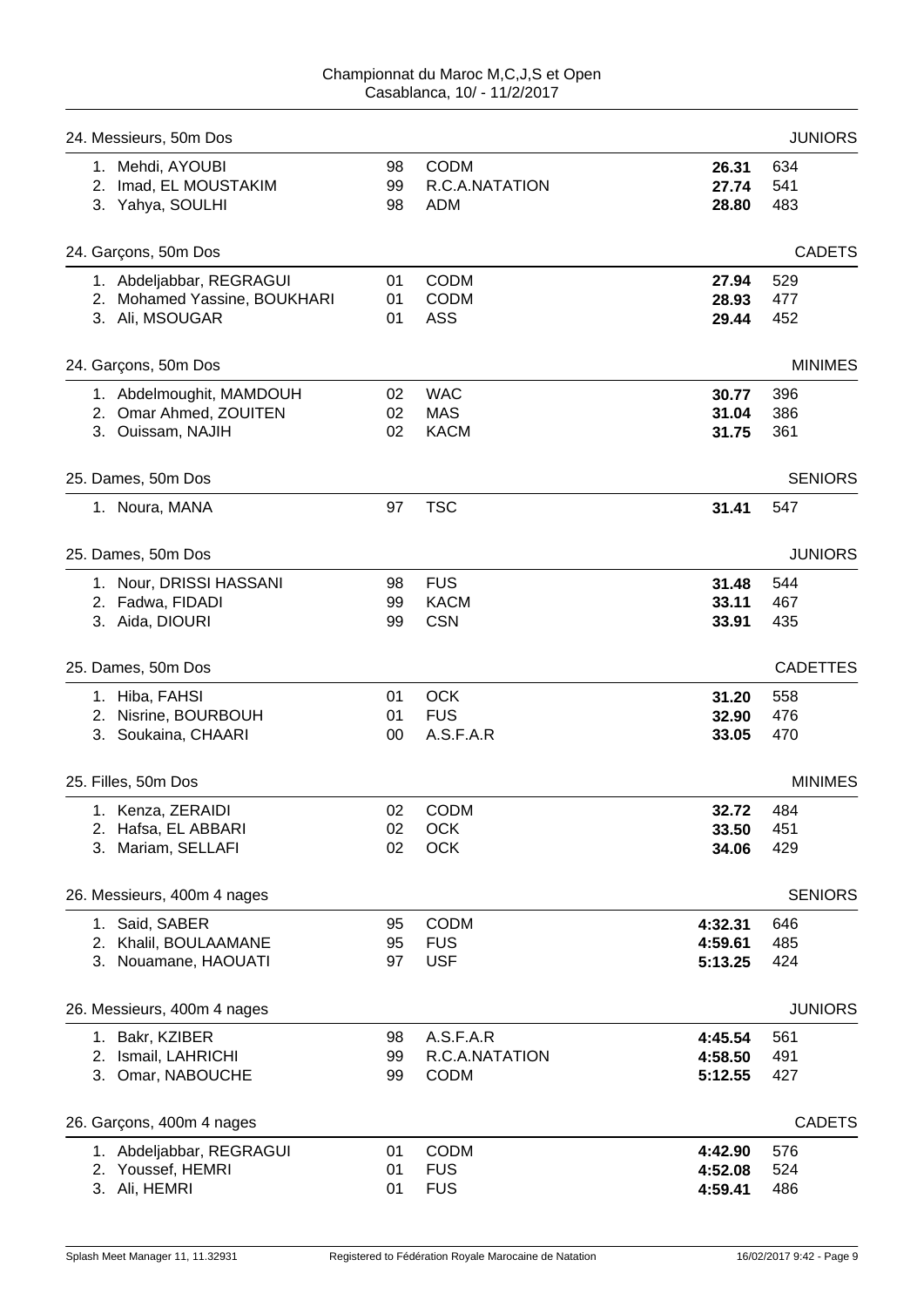| 26. Garçons, 400m 4 nages       |        |                |         | <b>MINIMES</b>  |
|---------------------------------|--------|----------------|---------|-----------------|
| 1. Monssif Hamza, TIJARI        | 02     | <b>CODM</b>    | 5:04.75 | 461             |
| 2. Oussama, ELMAHBOUBI          | 02     | <b>ADM</b>     | 5:10.93 | 434             |
| 3. Mohamed Yassine, BENSALAH    | 02     | <b>FUS</b>     | 5:12.88 | 426             |
| 27. Dames, 400m 4 nages         |        |                |         | <b>CADETTES</b> |
| 1. Jasmin Charifa, BOUZAROUATA  | $00\,$ | <b>USF</b>     | 5:15.19 | 566             |
| 2. Hiba, FAHSI                  | 01     | <b>OCK</b>     | 5:20.80 | 537             |
| 3. Doha, FAHSI                  | 01     | <b>OCK</b>     | 5:33.31 | 479             |
| 27. Filles, 400m 4 nages        |        |                |         | <b>MINIMES</b>  |
| 1. Lina, KHIYARA                | 03     | R.C.A.NATATION | 5:25.65 | 513             |
| 2. Hiba, LAKNIT                 | 02     | <b>CODM</b>    | 5:28.14 | 502             |
| 3. Hafsa, EL ABBARI             | 02     | <b>OCK</b>     | 5:29.19 | 497             |
| 28. Messieurs, 200m Papillon    |        |                |         | <b>SENIORS</b>  |
| 1. Said, SABER                  | 95     | <b>CODM</b>    | 2:03.13 | 685             |
| 2. Lahbib, BELKAZ               | 96     | <b>CSN</b>     | 2:24.14 | 427             |
| 28. Messieurs, 200m Papillon    |        |                |         | <b>JUNIORS</b>  |
| 1. Abdelkrim, ESSABIHI EDDAFALI | 99     | <b>ADM</b>     | 2:19.70 | 469             |
| 2. Ali, SADOUK                  | 99     | <b>USF</b>     | 2:21.38 | 452             |
| 3. Omar, NABOUCHE               | 99     | <b>CODM</b>    | 2:33.53 | 353             |
| 28. Garçons, 200m Papillon      |        |                |         | <b>CADETS</b>   |
| 1. Abdeljabbar, REGRAGUI        | 01     | <b>CODM</b>    | 2:20.57 | 460             |
| 2. Mohamed Aymane, SEYAR        | 00     | <b>ASS</b>     | 2:23.00 | 437             |
| 28. Garçons, 200m Papillon      |        |                |         | <b>MINIMES</b>  |
| 1. Monssif Hamza, TIJARI        | 02     | <b>CODM</b>    | 2:16.03 | 508             |
| 2. Oussama, ELMAHBOUBI          | 02     | <b>ADM</b>     | 2:22.38 | 443             |
| 3. Mohamed Yassine, BENSALAH    | 02     | <b>FUS</b>     | 2:22.72 | 440             |
| 29. Dames, 200m Papillon        |        |                |         | <b>CADETTES</b> |
| 1. Narjiss, BOURBOUH            | 01     | <b>FUS</b>     | 2:37.32 | 452             |
| 2. Doha, FAHSI                  | 01     | OCK            | 2:39.49 | 434             |
| 3. Hiba, RMILI                  | 00     | <b>TSC</b>     | 2:40.66 | 424             |
| 29. Filles, 200m Papillon       |        |                |         | <b>MINIMES</b>  |
| 1. Taghrid, DAHBANI             | 03     | R.C.A.NATATION | 2:38.28 | 444             |
| 2. Ayat Allah, EL ANOUAR        | 02     | <b>FUS</b>     | 2:41.20 | 420             |
| 3. Hiba, LAKNIT                 | 02     | <b>CODM</b>    | 2:42.39 | 411             |
| 30. Messieurs, 100m Dos         |        |                |         | <b>SENIORS</b>  |
| 1. Driss, LAHRICHI              | 97     | <b>CODM</b>    | 55.72   | 677             |
| 2. Amine, KOUAME                | 86     | <b>USF</b>     | 56.55   | 648             |
| 3. Khalil, BOULAAMANE           | 95     | <b>FUS</b>     | 1:03.84 | 450             |
|                                 |        |                |         |                 |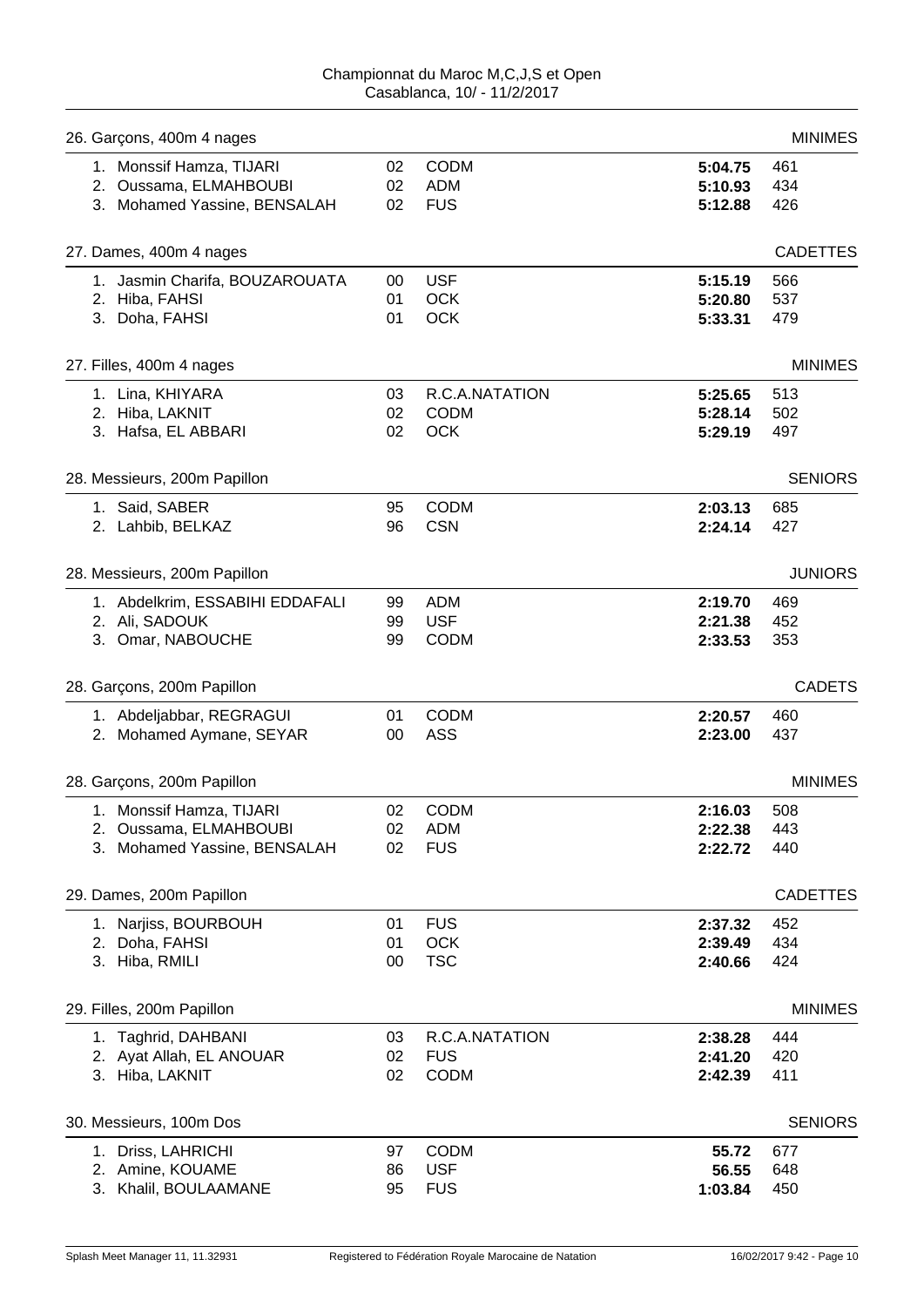| 30. Messieurs, 100m Dos      |    |                |          | <b>JUNIORS</b> |
|------------------------------|----|----------------|----------|----------------|
| 1. Mehdi, AYOUBI             | 98 | <b>CODM</b>    | 58.50    | 585            |
| 2. Imad, EL MOUSTAKIM        | 99 | R.C.A.NATATION | 1:00.84  | 520            |
| 3. Ismail, LAHRICHI          | 99 | R.C.A.NATATION | 1:01.64  | 500            |
| 30. Garçons, 100m Dos        |    |                |          | <b>CADETS</b>  |
| 1. Abdeljabbar, REGRAGUI     | 01 | <b>CODM</b>    | 1:01.60  | 501            |
| 2. Mohamed Yassine, BOUKHARI | 01 | <b>CODM</b>    | 1:02.40  | 482            |
| 3. Anas, BENYAHYA            | 01 | <b>FUS</b>     | 1:04.53  | 436            |
| 30. Garçons, 100m Dos        |    |                |          | <b>MINIMES</b> |
| 1. Ouissam, NAJIH            | 02 | <b>KACM</b>    | 1:07.31  | 384            |
| 2. Adam, ZIANE               | 02 | <b>CNCS</b>    | 1:07.38  | 383            |
| 3. Abdelmoughit, MAMDOUH     | 02 | <b>WAC</b>     | 1:08.16  | 370            |
| 32. Messieurs, 1500m Libre   |    |                |          | <b>SENIORS</b> |
| 1. Said, SABER               | 95 | <b>CODM</b>    | 16:15.71 | 661            |
| 2. Hatim, LAFKIHI            | 95 | <b>TSC</b>     | 18:03.75 | 482            |
| 32. Messieurs, 1500m Libre   |    |                |          | <b>JUNIORS</b> |
| 1. Ibrahim, AMARHOUS         | 99 | <b>TSC</b>     | 17:44.80 | 508            |
| 32. Garçons, 1500m Libre     |    |                |          | <b>CADETS</b>  |
| 1. Youssef, HEMRI            | 01 | <b>FUS</b>     | 16:35.89 | 621            |
| 2. Ali, HEMRI                | 01 | <b>FUS</b>     | 16:57.91 | 582            |
| 3. Mohamed, EL MOUTAQUI      | 01 | R.C.A.NATATION | 17:11.15 | 560            |
| 32. Garçons, 1500m Libre     |    |                |          | <b>MINIMES</b> |
| 1. Mohamed Yassine, BENSALAH | 02 | <b>FUS</b>     | 18:22.69 | 458            |
| 2. Ayman, EL MACHRAFI        | 02 | <b>USCM</b>    | 18:32.71 | 445            |
| 33. Messieurs, 50m Libre     |    |                |          | <b>SENIORS</b> |
| 1. Souhail, HAMOUCHANE       | 97 | <b>CODM</b>    | 22.96    | 691            |
| 2. Amine, KOUAME             | 86 | <b>USF</b>     | 23.25    | 665            |
| 3. Ayman, HARRATH            | 97 | R.C.A.NATATION | 24.53    | 566            |
| 33. Messieurs, 50m Libre     |    |                |          | <b>JUNIORS</b> |
| 1. Mehdi, AYOUBI             | 98 | <b>CODM</b>    | 22.14    | 770 NRN        |
| 2. Mohamed, OUAHMID          | 98 | <b>ADM</b>     | 24.34    | 580            |
| 3. Imad, EL MOUSTAKIM        | 99 | R.C.A.NATATION | 24.63    | 559            |
| 33. Garçons, 50m Libre       |    |                |          | <b>CADETS</b>  |
| 1. Mohamed Yassine, BOUKHARI | 01 | <b>CODM</b>    | 24.56    | 564            |
| 2. Sami, HAMOUCHANE          | 00 | <b>CODM</b>    | 24.80    | 548            |
| 2. Ali, HEMRI                | 01 | <b>FUS</b>     | 24.80    | 548            |